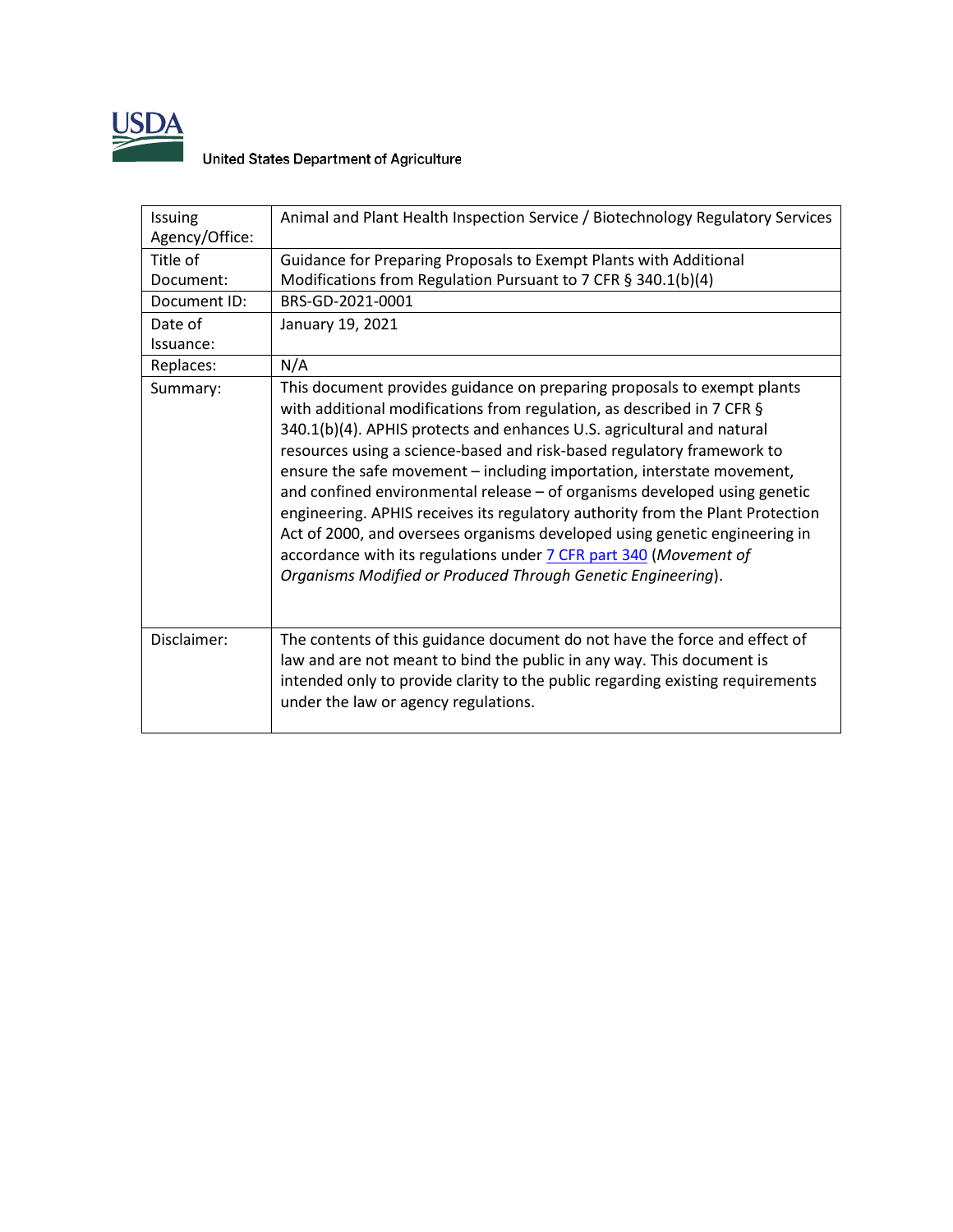

#### **USDA-APHIS Biotechnology Regulatory Services**

Guidance for Preparing Proposals to Exempt Plants with Additional Modifications from Regulation Pursuant

to 7 CFR § 340.1(b)(4)

v. 01/07/2021

Biotechnology Regulatory Services Animal and Plant Health Inspection Service United States Department of Agriculture 4700 River Road Riverdale, MD 20737

**Pursuant to the Congressional Review Act (5 U.S.C. § 801 et seq.), the Office of Information and Regulatory Affairs designated this document as a non-major rule, as defined by 5 U.S.C. § 804(2).**

**The information contained in this document is intended solely as guidance. Except where noted, persons may choose to follow APHIS guidance or follow different procedures, practices, or protocols that meet applicable statutes and regulations.**

**Language implying that guidance is mandatory (e.g., "shall," "must," "required," or "requirement") should not be construed as binding unless the terms are used to refer to a statutory or regulatory requirement.**

**Following the guidance contained in this document should not be construed as a guarantee of compliance with applicable statutes and regulations.**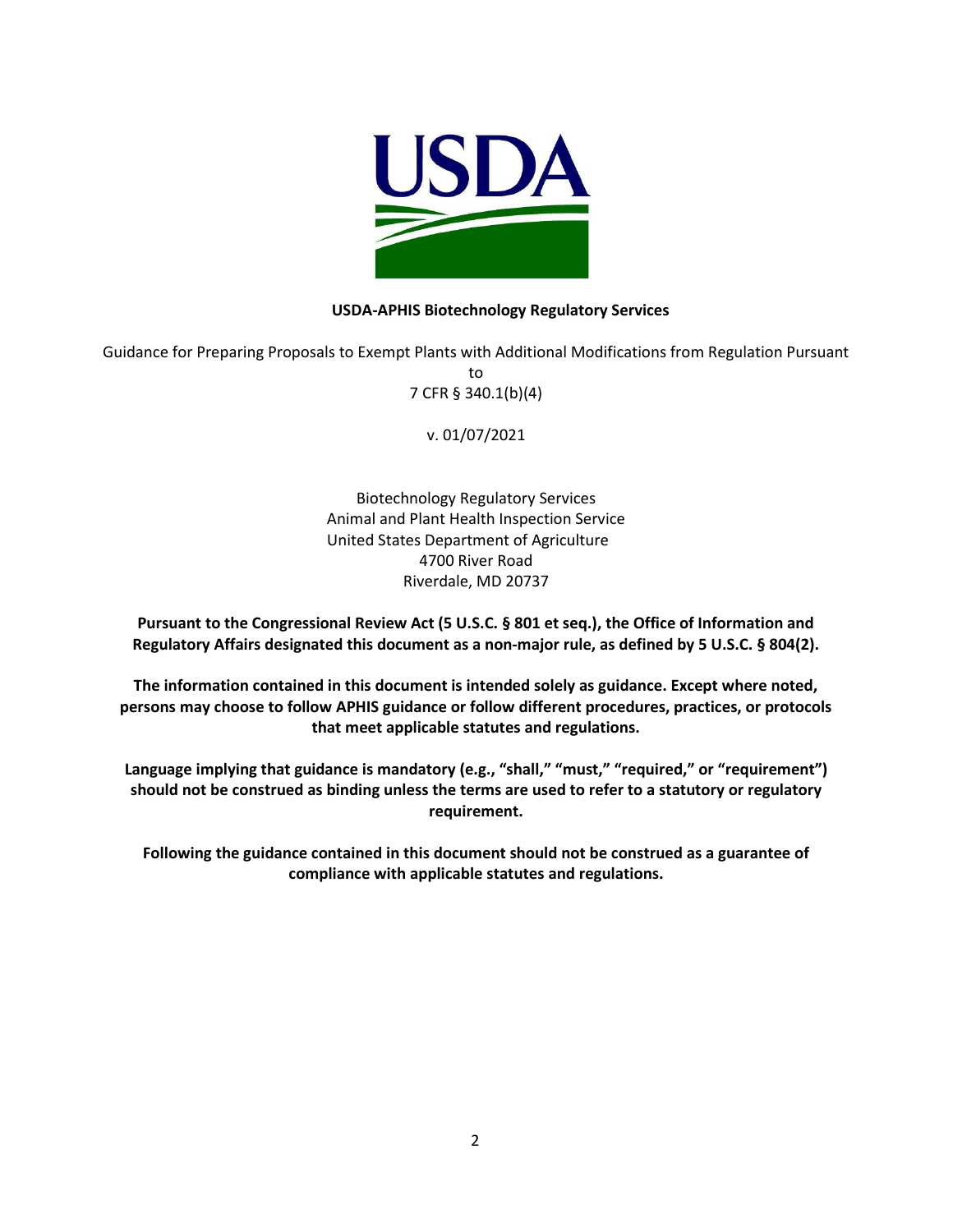# **Guidance for Preparing Proposals to Exempt Plants With Additional Modifications from Regulation Pursuant to 7 CFR § 340.1(b)(4)**

### **Table of Contents**

| Introduction to Preparing Proposals to Exempt Plants with Additional Modifications Plants from |  |
|------------------------------------------------------------------------------------------------|--|
|                                                                                                |  |
|                                                                                                |  |
|                                                                                                |  |
|                                                                                                |  |
|                                                                                                |  |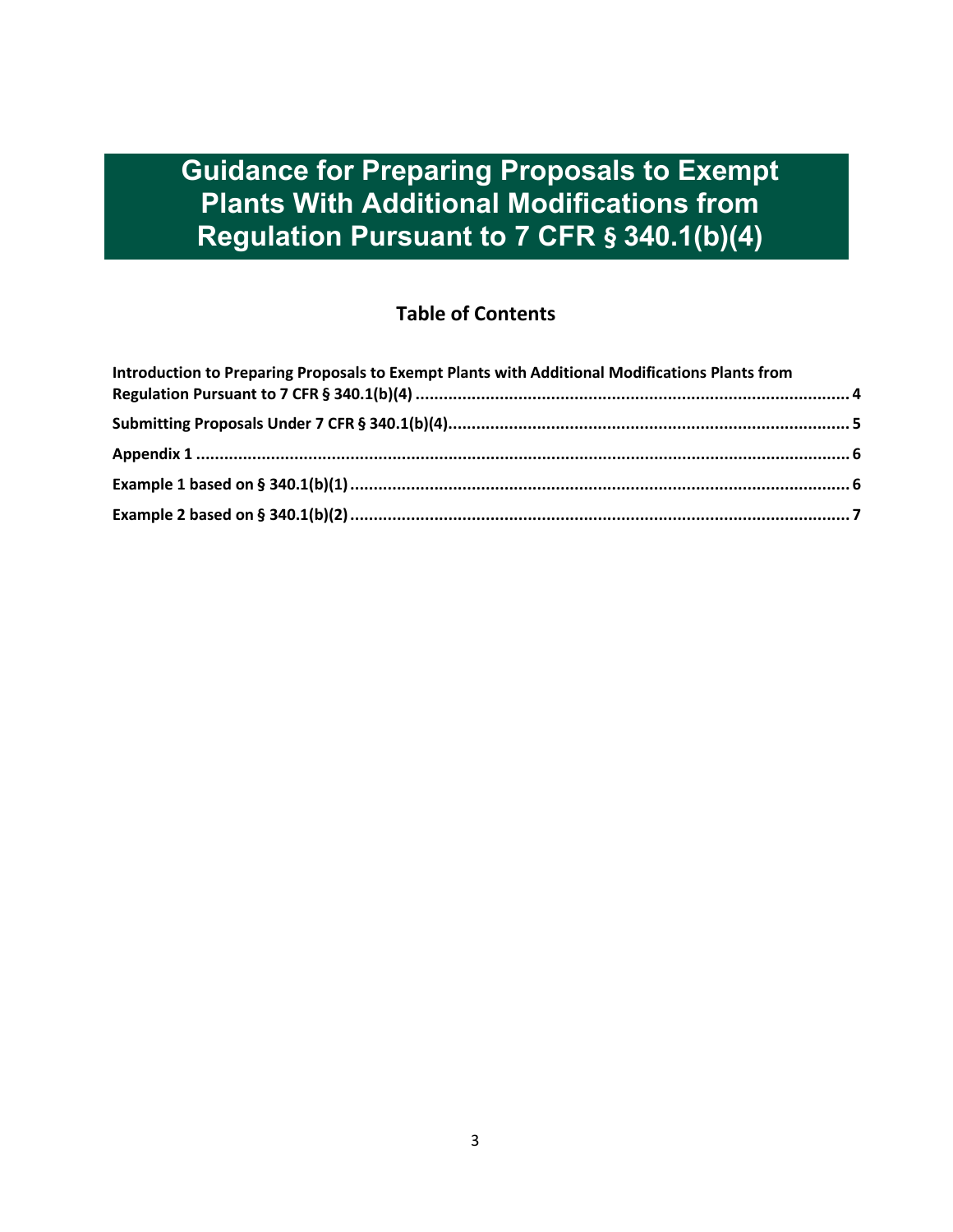#### <span id="page-3-0"></span>**Introduction to Preparing Proposals to Exempt Plants with Additional Modifications Plants from Regulation Pursuant to 7 CFR § 340.1(b)(4)**

APHIS regulations at 7 CFR part 340 govern the movement of certain organisms that are modified or produced through genetic engineering. The regulations specify certain plants that are exempt from the regulations (7 CFR § 340.1(b), (c)). Among plants containing genetic modifications (i.e., changes to the plant genome), that could be achieved through conventional breeding, only plants containing a single genetic modification of one of the types listed in 7 CFR § 340.1(b)(1-3) are initially exempt from the regulations. Over time, APHIS expects new plant breeding innovations to evolve with advancements in science and technology, along with further development of scientific information related to conventional plant breeding. To ensure the regulations keep pace with advancements in science and technology, § 340.1(b)(4) of the regulations establishes a process by which the Administrator can identify additional modifications that plants can contain and be exempt from the regulations, based on what could be achieved through conventional breeding. Through this process the Administrator could, for example, exempt plants that contain multiple genetic modifications on a species-specific basis, or the Administrator could list a new type of genetic modification that any plant could contain and be exempt from regulation.

Proposals to exempt plants with additional modifications from the regulations may be APHIS-initiated or may be initiated by another party accompanied by adequate supporting information. In either case, assuming APHIS finds the proposal by the outside party to be scientifically credible, APHIS will publish a notice in the *Federal Register* of the proposal, along with the supporting information and will request public comments. After reviewing the comments, APHIS will publish a subsequent notice in the *Federal Register* announcing its action on the proposal. A list specifying modifications that plants can contain and be exempt pursuant to § 340.1(b) including § 340.1(b)(4) will be available on the APHIS website at: [https://www.aphis.usda.gov/aphis/ourfocus/biotechnology.](https://www.aphis.usda.gov/aphis/ourfocus/biotechnology) 

APHIS is providing the following guidance to help those who wish to prepare and submit proposals for exempting plants with additional modifications from the regulations pursuant to 7 CFR § 340.1(b)(4). We recommend discussing your proposal with APHIS prior to your first submission.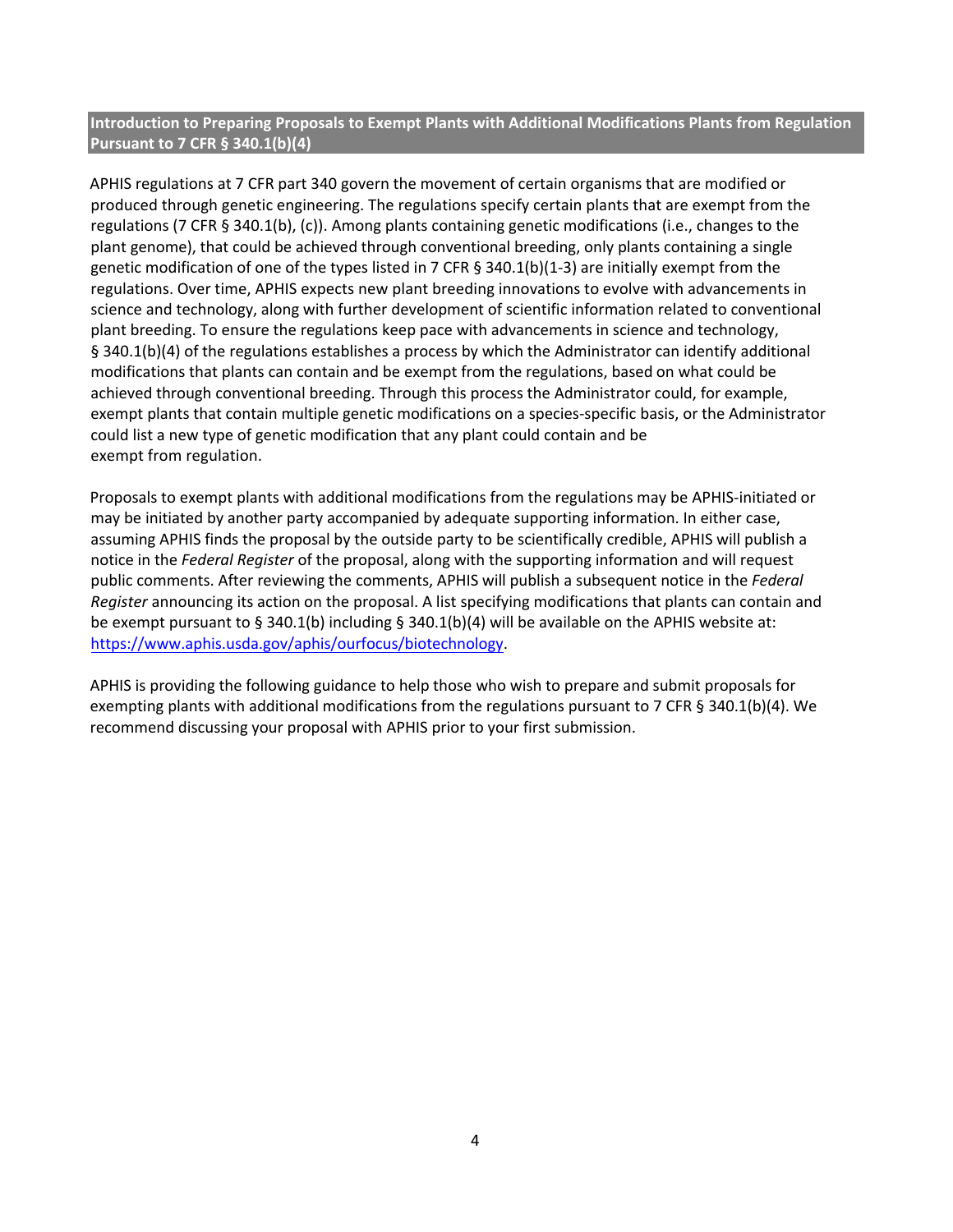#### <span id="page-4-0"></span>**Submitting Proposals Under 7 CFR § 340.1(b)(4)**

You must electronically submit your proposal via email [\(ExemptionProposals@usda.gov\)](mailto:ExemptionProposals@usda.gov) to:

Bernadette Juarez APHIS Deputy Administrator Biotechnology Regulatory Services

The proposal must include the following information:

- Proposer's name and contact information, including email address.
- A description that clearly describes the additional modification(s) that a plant or plants can contain and qualify for exemption (e.g., a number of changes achieved in all plants generally; a number of changes in a particular plant species; a type of modification other than those already listed 7CFR  $§$  340.1(b)(1-3)).
- The factual grounds demonstrating that the proposed genetic modification(s) could be achieved through conventional plant breeding<sup>1</sup>.
- Copies of scientific literature or publicly available information that support the proposal and demonstrate the stated modification(s) can be achieved in conventional breeding.
- Any information known to the proposer that would be unfavorable to the proposal.

Examples of how to prepare a proposal for additional modifications plants can contain and qualify for exemption, based on existing exemptions (7 CFR § 340.1(b)(1) and (2)), are shown in Appendix 1.

After APHIS receives all the information required for a proposal, APHIS will complete its review and make a final determination within 12 months, except in circumstances that could not reasonably have been anticipated.

- If, after review of the proposal, APHIS determines there is insufficient publicly available information and/or data or disagrees with the conclusion that plants containing the modification(s) could be achieved through conventional breeding methods, APHIS will return the proposal to the submitter and note the reasons for the return in writing.
- If, after review of the proposal, APHIS initially determines that plants containing the modification(s) could be achieved through conventional breeding methods, APHIS will publish a notice in the *Federal Register* proposing to exempt plants containing the additional modification(s) from the regulations, including publicly available information and/or data demonstrating that the modification(s) could be achieved through conventional breeding methods, in accordance with the process set forth in § 340.1(b)(4)(i), requesting public comment. After reviewing the comments, APHIS will publish a subsequent notice in the *Federal Register* announcing its final determination.

A list specifying additional modifications that plants can contain and be exempt from regulation pursuant to 7 CFR § 340.1(b)(4) will be available on the APHIS website at: https:/[/www.aphis.usda.gov/aphis/ourfocus/biotechnology](http://www.aphis.usda.gov/aphis/ourfocus/biotechnology)

<span id="page-4-1"></span> $1$  As described in the Preamble to the revised 7 CFR part 340, our standard for "could be achieved through conventional breeding" is that the genetic modification could practically be expected to be pursued and achieved in a conventional breeding program. For example, evidence that multiple desired traits or genetic modifications can be introduced in a plant in a single step on a practical basis is needed to meet this standard. We are unlikely to adopt an exemption for plants containing statistically improbable modifications.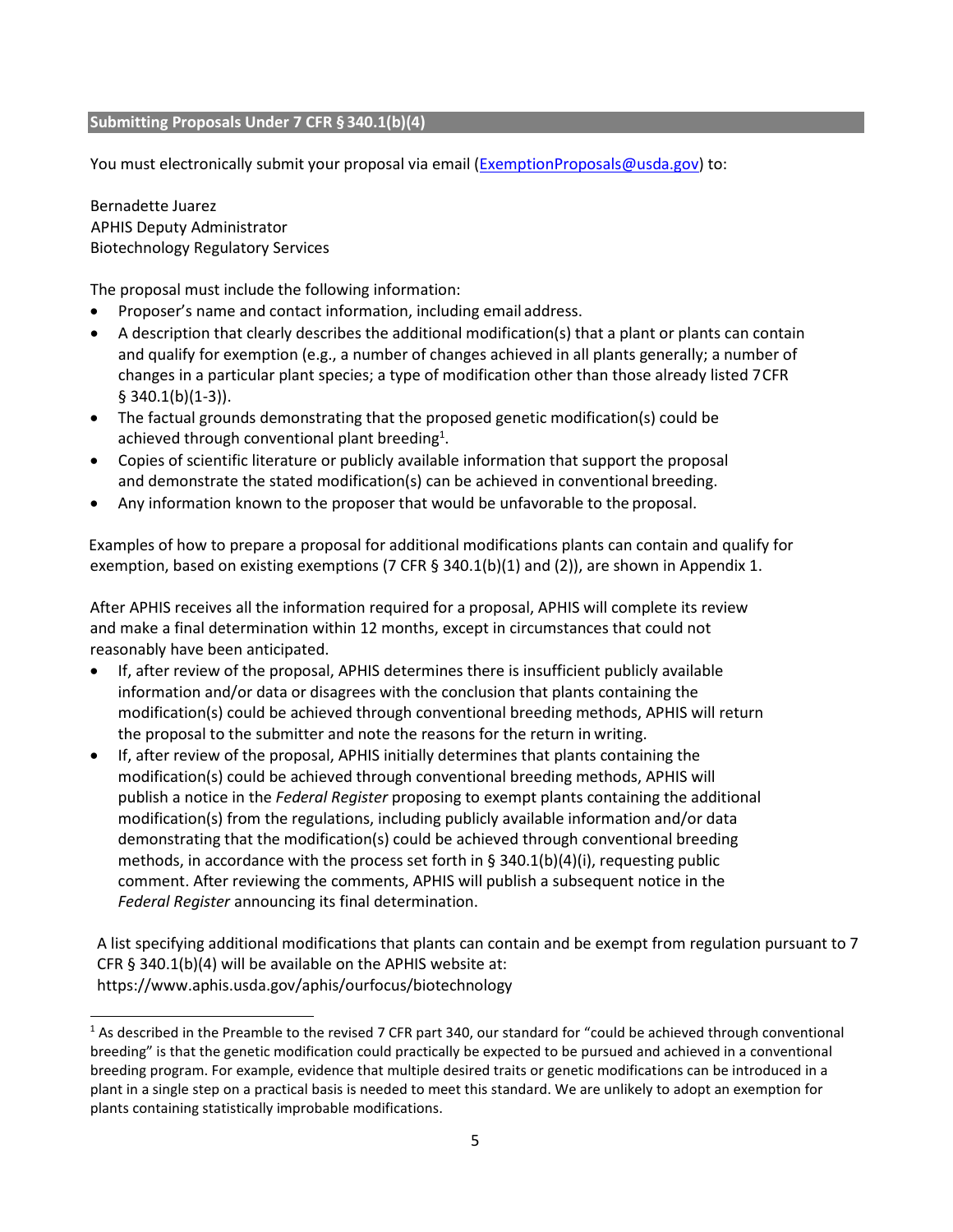## <span id="page-5-0"></span>**Appendix 1**

## <span id="page-5-1"></span>**Example 1 based on § 340.1(b)(1)**

**Name**: Dr. Professor Scientist, 111 Plant Breeding Road, Anycity, Anystate, 00000 [drprofessorscientist@any.edu](mailto:drprofessorscientist@any.edu)

#### **Description of the modification.**

The genetic modification is a single change in any plant species resulting from cellular repair of a targeted DNA break in the absence of an externally provided repair template.

#### **The factual grounds demonstrating that the proposed modification(s) could be achieved through conventional plant breeding.**

Spontaneous mutation rates in higher plants are low, ranging from  $10^{-5}$  to  $10^{-8}$  [\(1\)](#page-5-2). During the 1920s and 1930s, scientists discovered that mutation rates could be increased using radiation and chemical treatments [\(2\)](#page-5-3). Breeding programs based on efficient mutation techniques have been widely used by plant breeders and many of our food crops are derived either directly or indirectly from such programs [\(2,](#page-5-3) [3\)](#page-5-4). The molecular basis of spontaneous mutation, chemical mutagenesis, and radiation mutagenesis is known to result from damage to DNA( [2-4\)](#page-5-3). Plants have evolved a number of DNA repair pathways to repair damaged DNA. One of the common types of DNA damage is the double strand break [\(3,](#page-5-4) [4\)](#page-5-5). When double strand breaks are repaired, the frequent outcome is a deletion or insertion (also known as an indel) [\(5\)](#page-5-6). Genome editing, just like conventional breeding, can be used to generate indels. Whole genome sequencing of individuals within a breeding population reveals the wide extent of polymorphisms created from DNA repair events [\(6,](#page-5-7) [7\)](#page-5-8). As cellular repair of a targeted DNA break in the absence of an externally provided repair template is a common occurrence in conventional breeding, a plant containing a modification involving DNA breaks induced through genome editing should be eligible for exemption.

#### **Copies of scientific literature, unpublished studies, or other data that support the proposal demonstrating that the stated modification(s) can routinely be achieved in conventional breeding.**

- <span id="page-5-2"></span>1. S.-Y. Jiang, S. Ramachandran, Assigning biological functions to rice genes by genome annotation, expression analysis and mutagenesis. *Biotechnology Letters* **32**, 1753-1763 (2010).
- <span id="page-5-3"></span>2. M. C. Kharkwal, "A brief history of plant mutagenesis" in Plant Mutation Breeding and Biotechnology*,* Q. Y. Shu, B.P. Forster, and H. Nakagawa, Ed. (CABI, 2012), 10.1079/9781780640853.0000 chap. 2, pp. 21-30.
- <span id="page-5-4"></span>3. Y. Oladosu *et al.*, Principle and application of plant mutagenesis in crop improvement: a review. *Biotechnology & Biotechnological Equipment* **30**, 1-16 (2016).
- <span id="page-5-5"></span>4. Q. Que *et al.*, Plant DNA Repair Pathways and Their Applications in Genome Engineering. *Methods Mol Biol* **1917**, 3-24 (2019).
- <span id="page-5-7"></span><span id="page-5-6"></span>5. H. Puchta, The repair of double-strand breaks in plants: mechanisms and consequences for genome evolution. *Journal of Experimental Botany* **56**, 1-14 (2004).
- 6. S. Li *et al.*, Frequency and type of inheritable mutations induced by γ rays in rice as revealed by whole genome sequencing. *J Zhejiang Univ Sci B* **17**, 905-915 (2016).
- <span id="page-5-8"></span>7. S. Sun *et al.*, Extensive intraspecific gene order and gene structural variations between Mo17 and other maize genomes. *Nat Genet* **50**, 1289-1295 (2018).

#### **Information unfavorable to the proposal**

None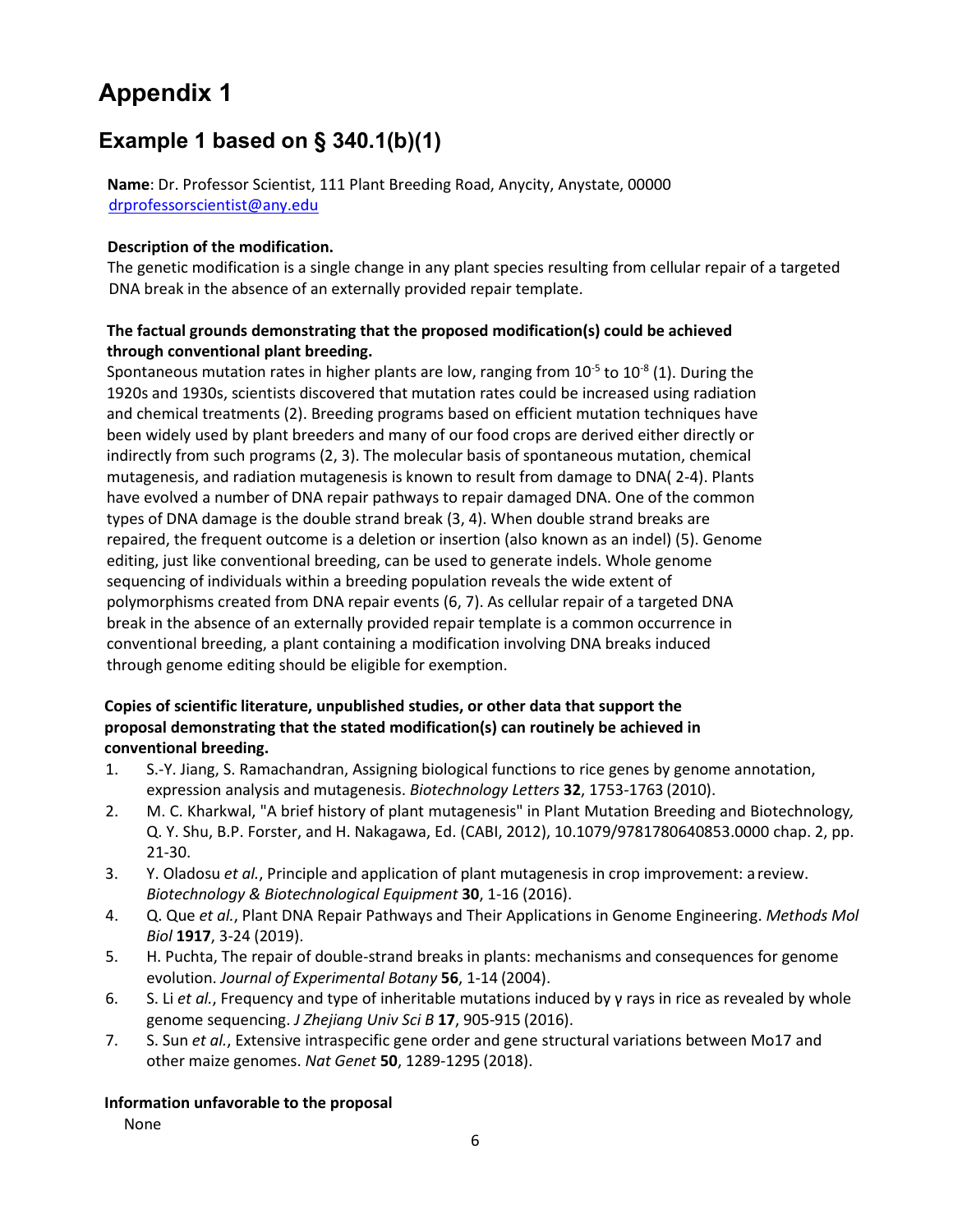## <span id="page-6-0"></span>**Example 2 based on § 340.1(b)(2)**

**Name**: Dr. Professor Scientist, 111 Plant Breeding Road, Anycity, Anystate, 00000 [drprofessorscientist@anycompany.com](mailto:drprofessorscientist@anycompany.com)

#### **Description of the modification.**

The genetic modification is a single targeted single base pair substitution in the genome of any plant species.

#### **The factual grounds demonstrating that the proposed modification(s) could be achieved through conventional plant breeding.**

Chemical and radiation mutagenesis has been widely used in plant breeding [\(1-4\)](#page-8-0). The Food and Agriculture Organization of the United Nations/International Atomic Energy Agency – Mutant Variety Database (FAO/IAEA-MVD) data (2019) reports on the developed and officially released mutants, a total of 3,275 accessions from 225 species [\(4\)](#page-8-1). The types of chemical mutagens most widely used in plants include ethylmethane sulfonate (EMS) [\(1,](#page-8-0) [3,](#page-8-2) [5,](#page-8-3) [6\)](#page-8-4), methyl-methansulfonate (MMS) [\(3\)](#page-8-2), sodium azide [\(7\)](#page-8-5), N-methyl-Nnitrosourea (MNU) [\(8\)](#page-8-6) and hydroxylamine [\(4,](#page-8-1) [9\)](#page-9-0).



Figure 12.4 Most frequently alkylated sites in DNA. From (2).

EMS, MMS, and MNU are strong alkylating agents [\(2\)](#page-8-7). These chemicals modify nucleotides by attaching an ethyl (EMS) or methyl (MMS and MNU) to the N or O moieties of the DNA bases.[\(10\)](#page-9-1). The most frequently alkylated sites are shown in Figure 12.4 from reference [\(2\)](#page-8-7). Modifications that occur on Guanine-O6, cytosine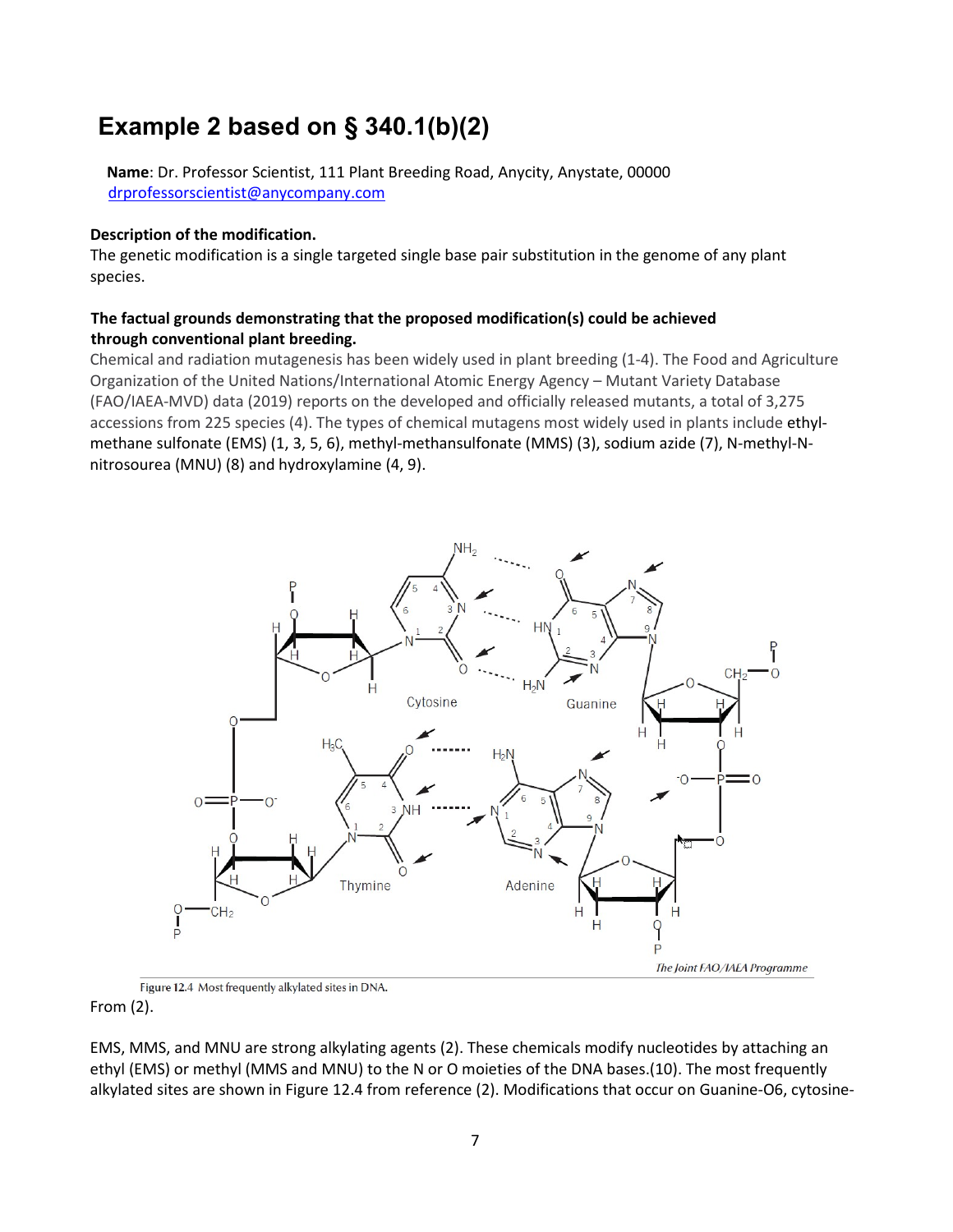N3, cytosine O2, Adenine-N1, Adenine-N3, Thymine-O4, Thymine-N3, and Thymine-O2 can influence base pairing [\(2,](#page-8-7) [11-14\)](#page-9-2). In some cases, the modification causes mispairing that leads to mutation. The most well documented case of mispairing results from ethylation of Guanine-O6, after treatment with ethyl methane sulfonate (EMS), diethyl sulfate, or ethyl nitrosourea (ENU) [\(9\)](#page-9-0). When Guanine-O6 is ethylated, guanine can pair with thymine instead of its usual cytosine [\(2,](#page-8-7) [9\)](#page-9-0). During DNA replication, a DNA repair process removes the substituted guanine and replaces it with an adenine, the usual base pair for thymine [\(2,](#page-8-7) [9\)](#page-9-0). This mutation results in a G to A transition [\(2,](#page-8-7) [9\)](#page-9-0). Transitions are substitutions for purines with purines (A for G and G for A) and pyrimidines with pyrimidines (C for T and T for C). Transversions are substitutions between purines and pyrimidines (A or G for C or T and vice versa). The predominant mutation resulting from EMS mutagenesis is the G to A transition [\(1,](#page-8-0) [2\)](#page-8-7). At a low frequency, EMS generates G to C or G to T transversions by 7-ethylguanine hydrolysis or A to G transition by 3-ethyladenine pairing errors [\(1,](#page-8-0) [13\)](#page-9-3). Minoia *et al*. (2010) also observed A to C transversions in EMS treated tomato [\(15\)](#page-9-4).

Some of the alkylation sites on DNA bases do not influence base pairing. The most heavily alkylated site by methyl methanesulfonate (MMS) is Guanine-N7 representing 83% of the alkylation sites [\(2,](#page-8-7) [11\)](#page-9-2) and this modification does not influence base pairing [\(14\)](#page-9-5). It is thought that when alkylation of the base occurs on a moiety not involved in base pairing, mutagenesis can still occur. The modified base is likely to be removed from the DNA strand [\(11-14\)](#page-9-2) and when depurination occurs, faulty excision repair may lead to mutagenesis [\(16\)](#page-9-6). MMS frequently leads to the formation of T to G transversions [\(2\)](#page-8-7) and G to A and A to G transitions [\(1,](#page-8-0) [2\)](#page-8-7).

MNU alkylates Guanine-O6 to a much greater extent than MMS showing a bias for G to A transitions [\(2\)](#page-8-7). It can also alkylate Guanine-N7 and Adenine at N1, N3, and N7 [\(2\).](#page-8-7) Suzuki *et al*. (2008) sequenced mutants isolated after MNU mutagenesis and also detected C to T transitions at high frequency, as well as T to A and A to T transversions [\(8\)](#page-8-6).

#### **Non-alkylating mutagenesis**.

Hydroxylamine and sodium azide are non-alkylating mutagens frequently used in plant mutagenesis [\(2,](#page-8-7) [3\).](#page-8-2) Hydroxylamine reacts with N substituents that are not alkylated by alkylating agents forming either N4 hydroxycytosine or N6 hydroxyadenosine [\(9,](#page-9-0) [17\)](#page-9-7). As depicted in Figure 12.4, both target sites play a role in base pairing. Brown (1968) speculated that the Cytosine derivative can base pair with T leading to a C to A transition [\(17\)](#page-9-7).

Sodium azide is the principle chemical mutagen used in barley breeding [\(7\)](#page-8-5). Sodium azide reacts with the endogenous metabolite O-acetylserine to form a reactive intermediate, beta-azidoalanine; presumably the beta azidoalanine reacts directly with DNA or through another intermediate to modify the DNA[\(7\)](#page-8-5). It is not clear how this DNA modification results in base pairing substitutions [\(7\)](#page-8-5). Olsen et al. [\(7\)](#page-8-5) isolated several mutant lines from a screen for pigment mutants and sequenced candidate genes. They identified a number of single base pair substitutions in azide mutagenized barley including A to G; G to A, and T to C transitions and A to T and T to A transversions [\(7\)](#page-8-5).

#### **Summary of reviewed mutagenesis outcomes**.

Chemical mutagenesis results in single base pair mutations as a result of DNA modification and repair. The agents used in mutagenesis modify DNA in various ways. In some cases, the modification leads to mispairing and repair. In other cases, excision of the modified base followed by faulty repair is thought to lead to the mutation. In most cases, the mutation is a G to A transition. However, all 12 possible combinations of single base pair substitution have been reported in the course of breeding experiments. These data are summarized in the table below: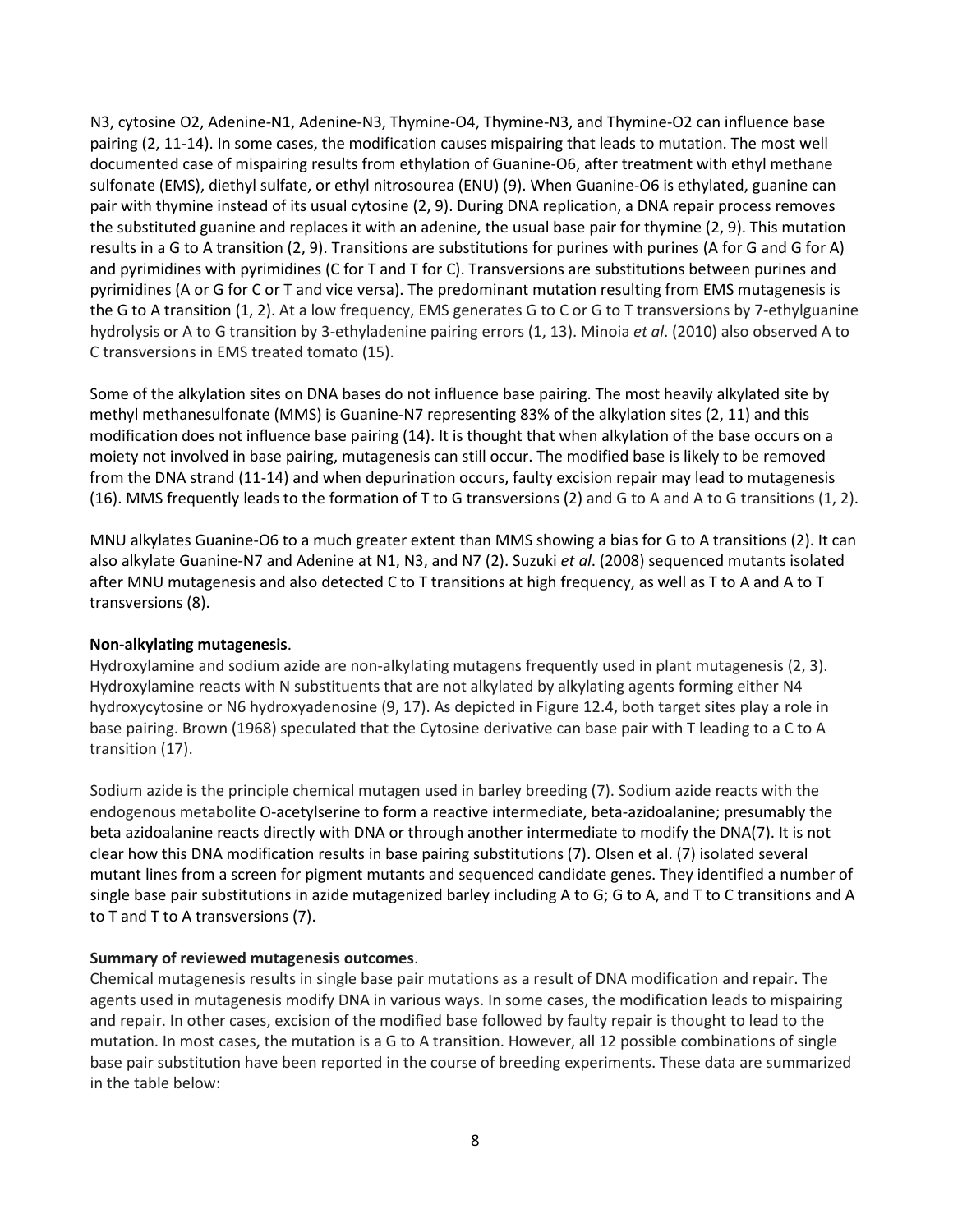|    | Original |            |              |                                      |
|----|----------|------------|--------------|--------------------------------------|
|    | base     | <b>SBS</b> |              |                                      |
| 1  | A        | G          | Transition   | MMS (1); NA (7); EMS ((1)            |
| 2  | A        | C          | Transversion | EMS (15)                             |
| 3  | Α        | т          | Transversion | MMS (1); MNU (8); NA (13)            |
| 4  | G        | Α          | Transition   | EMS (1); MNU (2, 8); MMS (2); NA (7) |
| 5  | G        | C          | Transversion | EMS(1)                               |
| 6  | G        | т          | Transversion | EMS(1)                               |
| 7  | C        | G          | Transversion | MNU (2); MMS(2)                      |
| 8  |          | т          | Transition   | MNU (8); EMS (6))                    |
| 9  | C        | Α          | Transversion | HA (17)                              |
| 10 |          | Α          | Transversion | MNU (8); NA (7); EMS (6)             |
| 11 |          | C          | Transition   | NA (7)                               |
| 12 |          | G          | Transversion | MMS (1); EMS (6)                     |

MMS-methyl methane sulfonate NA-sodium azide EMS-ethane methyl sulfonate MNU-methyl nitrosourea HA-hydroxylamine SBS-single base pair substitution Numbers in parentheses refer to references.

#### **Conclusion**

As chemical mutagenesis is widely used in plant breeding, as single base pair substitutions are a frequent outcome of chemical mutagenesis, and all possible single nucleotide substitutions have been observed by sequencing plant DNA derived from plants subjected to chemical mutagenesis, a modification that results in a single nucleotide substitution should be exempt from regulation.

#### **Copies of scientific literature, unpublished studies, or other data that support the proposal demonstrating that the stated modification(s) can routinely be achieved in conventional breeding***.*

- <span id="page-8-7"></span><span id="page-8-0"></span>1. Y. Kim, K. S. Schumaker, J. K. Zhu, EMS mutagenesis of Arabidopsis. *Methods Mol Biol* **323**, 101-103 (2006).
- 2. J. M. Leitao, "Chemical Mutagenesis" in Plant Mutation Breeding and Biotechnology*,* Q. Y. Shu, Forster, B. P., Nakagawa, H., Ed. (CABI, 2012), <http://doi.org/10.1079/9781780640853.0135> chap. 12, pp. 135-158.
- <span id="page-8-2"></span>3. M. A. J. Parry *et al.*, Mutation discovery for crop improvement. *Journal of Experimental Botany* **60**, 2817-2825 (2009).
- <span id="page-8-3"></span><span id="page-8-1"></span>4. V. E. Viana, C. Pegoraro, C. Busanello, A. Costa de Oliveira, Mutagenesis in Rice: The Basis for Breeding a New Super Plant. *Frontiers in Plant Science* **10** (2019).
- 5. J. Maple, S. G. Møller, Mutagenesis in Arabidopsis. *Methods Mol Biol* **362**, 197-206 (2007).
- <span id="page-8-4"></span>6. X. Serrat *et al.*, EMS mutagenesis in mature seed-derived rice calli as a new method for rapidly obtaining TILLING mutant populations. *Plant Methods* **10**, 5 (2014).
- <span id="page-8-5"></span>7. O. Olsen, X. Wang, D. von Wettstein, Sodium azide mutagenesis: preferential generation of A.T-->G.C transitions in the barley Ant18 gene. *Proc Natl Acad Sci U S A* **90**, 8043-8047 (1993).
- <span id="page-8-6"></span>8. T. Suzuki *et al.*, MNU-induced mutant pools and high performance TILLING enable finding of anygene